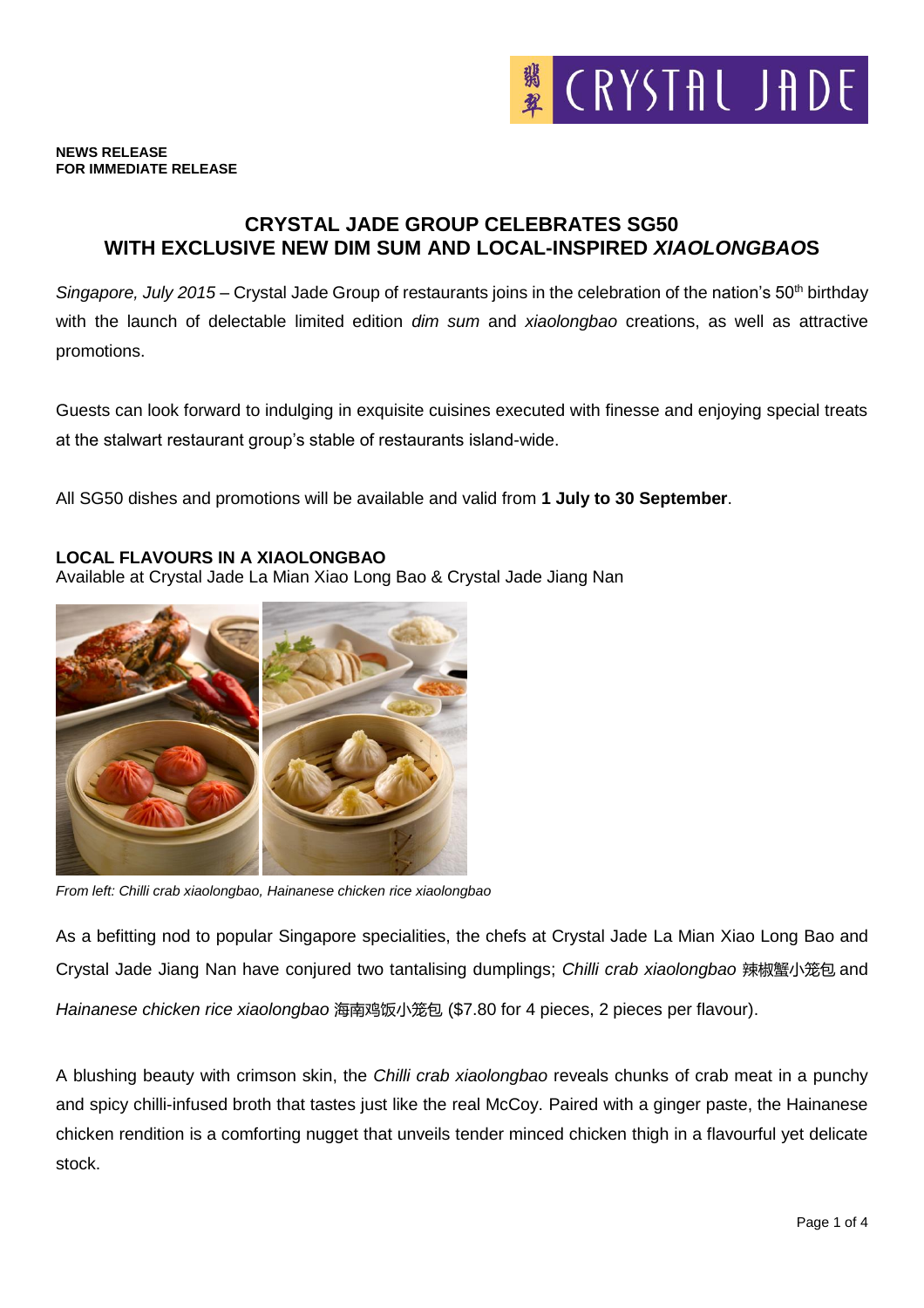

For the SG50 promotion period, a steamer basket consisting a pair each of *Chilli crab xiaolongbao* and *Hainanese chicken rice xiaolongbao* will be priced at \$5 with a minimum spend of \$30 on a la carte food items.

### **NEW DIM SUM DELIGHTS**

Available at Crystal Jade Palace Restaurant, Crystal Jade Golden Palace & Crystal Jade Dining IN

To be launched from 1 July : *Deep-fried Hokkaido milk custard*, *Steamed siew mai with caviar*, *Steamed siew mai with quail egg*

To be launched from 1 August : *Full bloom lotus paste & yam pastry*, *Fried chilli crab bun*, *Goldfish crystal dumpling*, *Chirpy chick pastry*



*From left: Fried chilli crab meat bun, Goldfish crystal dumplings, Full bloom lotus paste and yam pastry, Chirpy Chick pastry*

Savour a tempting range of seven dim sum items that has been crafted specially for SG50.

The ubiquitous dim sum item of *siew mai* is accented with a luxurious touch in *Steamed siew mai with caviar* 鱼子酱烧卖皇 (\$9.50 for 3 pieces) – each plump minced meat ball consists generous chunks of prawn and crowned with a small mound of caviar which adds a savoury *umami* dimension. Laced with a luscious egg white sauce, *Steamed siew mai with quail egg* 鹌鹑烧卖皇 (\$5.50 for 3 pieces) proffers a whole quail egg within a succulent mix of minced pork, black fungus and sweet diced chestnuts. Another savoury option is *Fried chilli crab meat bun* 辣椒蟹肉炸包 (\$5.50 for 3 pieces) – golden deep-fried *mantou* enveloping a piquant chilli crab filling.

Whimsical sweet treats in the form of goldfish and chicks will tickle more than just the taste buds! *Goldfish crystal dumpling* 奶皇金鱼饺 (\$5.50 for 3 pieces) are petite crystal dumplings with a rich salted egg yolk custard in the shape of goldfish – the attention paid to detail by the chefs can be seen from the precise outline of the fish fins. *Chirpy Chick pastry* 松子莲蓉鸡仔酥 (\$5.50 for 3 pieces) presents adorable little chicks made with a Chinese pastry crust and lotus paste filling.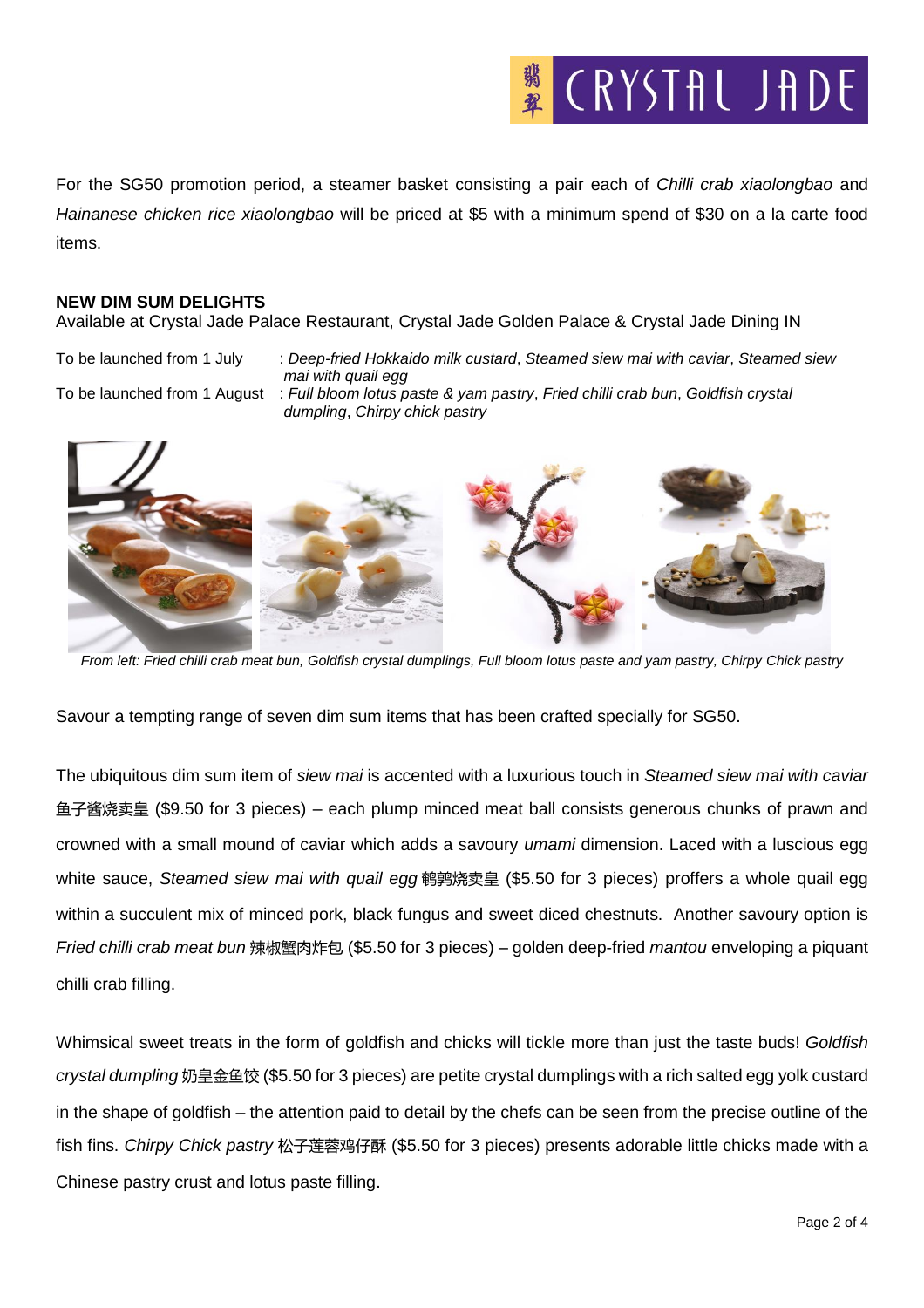# **K** CRYSTAL JADE

Bite into crisp pillows of *Deep-fried Hokkaido milk custard* 凤城炸鲜奶 (\$8 for 5 pieces) which features a soft and creamy centre made with Hokkaido milk contrasted with a fragrant light batter. Pretty-in-pink, *Full bloom lotus paste and yam pastry* 莲蓉花芋酥 (\$5.50 for 3 pieces) is testament to the chefs' culinary prowess with its fine flaky pastry encasing a smooth lotus paste with pine nuts – each piece literally blooms into a flower when fried.

During the SG50 promotion period, customers will receive one complimentary new dim sum item with every order of two new dim sum.

## **MORE SG50 PROMOTIONS**

## *Crystal Jade Kitchen*

a) Pay \$0.50 for 1 dim sum\* item with *every* \$30 spent on a la carte food items

\*Limited to 6 types of dim sum:

- Steamed chicken feet with Black Bean Sauce
- Steamed BBQ pork bun
- Steamed glutinous rice roll in teochew style
- Deep-fried vegetable & mushroom spring roll
- Pan-fried carrot cake with dried shrimp & preserved meat
- Baked mini bolo bun
- b) \$0.50 soup base\* with minimum spend of \$60 on a la carte food items (only available at Crystal Jade Zhongshan Mall)

\*Limited to 3 types of soup base:

- Pork bone soup
- Superior broth soup
- Spicy soup in Szechuan style

### *Crystal Jade Korean Ginseng Chicken and BBQ*

- a) 50% off Assorted BBQ meat combination / Beef platter with minimum spend of \$50 on a la carte food items
- b) \$12.90 Express Lunch Sets

For more information outlet locations, please log on to [www.crystaljade.com.](http://www.crystaljade.com/)